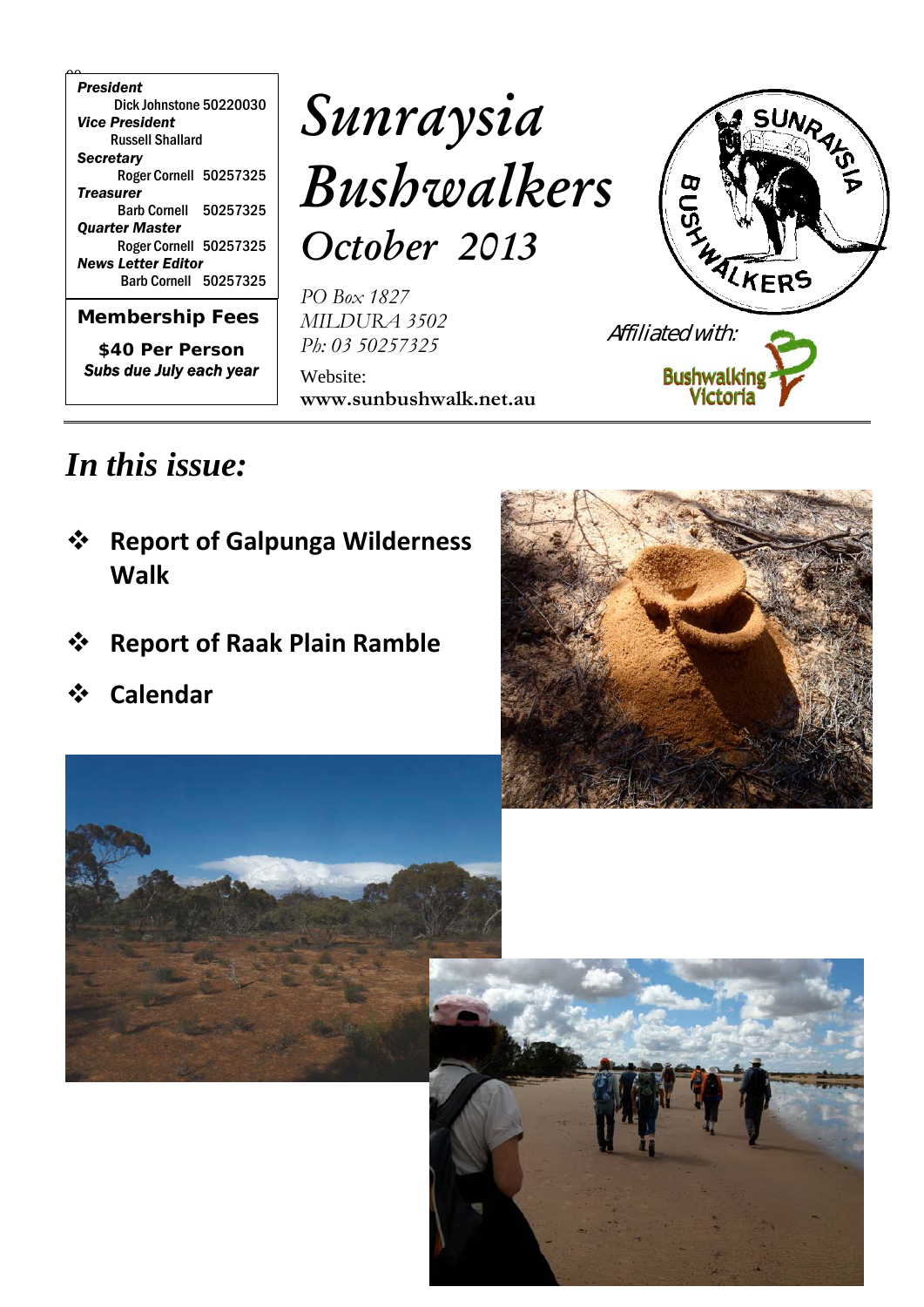#### GALPUNGA WILDERNESS WALK 29-30 August 2013 By Dick Johnstone

The place is exactly the same but its face alters ever so much. Of the five Club members who retraced the Mt Henschke walk from two years ago, four were journeying for the second time. The seasonal timing was similar but the contrast stark. Our old memories and pictures of vast areas of



*Peter with his new pack. I imagine that he was hoping that all would be well and no sore shoulders*

golden acacia are superseded with many shades of green grey shrub land, an absence of flowers and greater exposed soil surface.



Soft sand tells tales, like the twin imprints of kangaroos left well before the last fleeting rain shower and the widespread diggings of busy echidnas. There were no obvious feet marks this time of Mallee Fowl, although at one stage a large bird with a whirring sound took flight at tree top level and was not seen again. Several old nesting mounds were seen but none of them were being worked, largely because of the lack of moisture

and surface litter.

Signs of other critters still abound. Cloven hoof marks of feral goats are not difficult to find and many smashed shrubs are victim to their actions. We would have preferred the inward track to Mt Henschke to have not been cut up by knobby motor bike tyres.

The bush adapts to the transition from distant past wetting to the exceptionally dry autumn and winter. We noted abundant numbers of healthy young Mallee Pines. Even more surprisingly, an occasional delicate Spider Orchid could be



found defying these harsh desert conditions.



*knobbly knees?*

Our journey was to each of the key points that we chose for the previous expedition. Firstly to Mt Henschke - or its latest title Galpunga Rocks. Then it was across a vast lower scrubland to a small area with its flat open clearings for a night's camp. Next morning, before breakfast, we walked to the top of a rise (141 meters) which we believe to be the highest point in the northern Sunset country.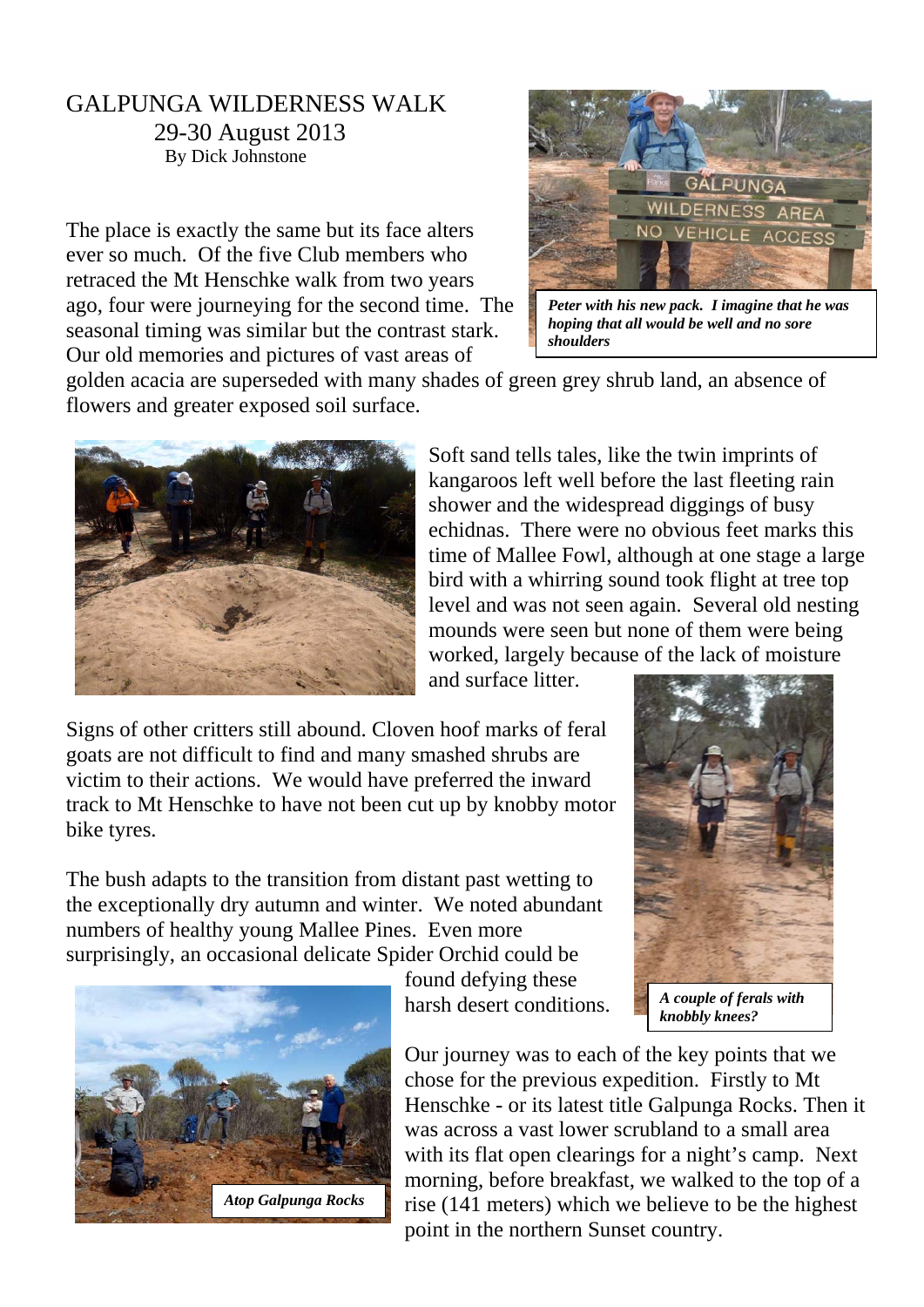For some reason, perhaps a slight hue in the air, we were not as confident this time of identifying Mt Crozier on the far southern horizon.

There are always rewards to be reaped from venturing into this country. It is dangerously remote from accessible tracks; there are no obvious relics of prior human activity to be seen, yet the resilience of the bush is inspirational. It is no place for the foolhardy or ill-prepared, but this wilderness possesses a special fascination. We continue

to appreciate the opportunities of trekking into the Murray Sunset Park.





*Just checking!*

*Roger, Peter, Dick & Noel, with Russell behind the camera*

**≈≈≈≈≈≈≈≈≈≈≈≈≈≈≈≈≈≈≈≈≈≈≈≈≈≈≈≈≈≈≈≈≈≈≈≈≈**

#### **INFORMATION RECENTLY RECEIVED**

An introduction to a new web site for camping and associated activities.

www.youcamp.com is a unique, new website. **Youcamp** is essentially about land/property sharing and is the first of its kind in Australia. They connect bushwalkers, travellers, campers, adventurers, families, silver nomads and backpackers with landholders across Australia. They have over 48 categories of adventure including bushwalking. Their goal is to create a community of people who interact in a new way across Australia and it's not just about tourism. **Youcamp** is also about new friendships, labour exchanges, genuine experiences and seeing the real Australia.

80% of properties currently listed on **Youcamp** welcome bushwalkers. Other categories include kayaking, bush camping, rock-climbing, swimming, conservation sites, wildlife, wildflowers and scenic views.

It's free for people to search, contact the owner and to make a booking (no commission) on **Youcamp**.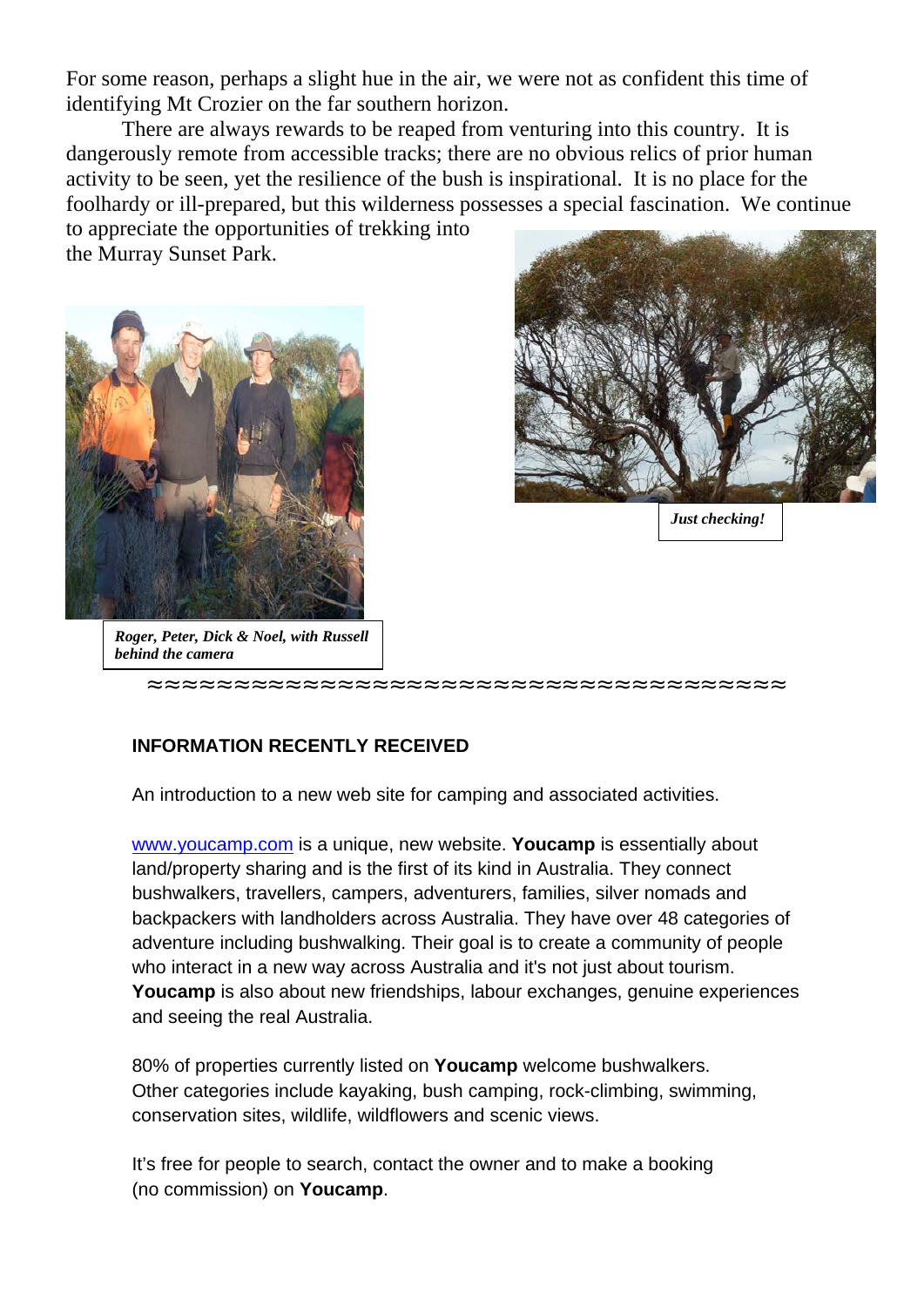## **Raak Plain Ramble**

14<sup>th</sup> September 2013

What a roll-up! We were 13 in number for this great walk – Kim, Mick, Trisha, Rita, Liz, Paula, Michael, Peter, Jeff, Tony, Jenny, Roger & Barb



It had rained the day before so there was some trepidation as to the state of the roads & tracks within the Sunset National park. Fortunately the water had soaked through the sandy country and made for a very pleasant drive – no dust!

I thought a GPS was supposed to be a helpful navigational aid; nevertheless Roge had 3 double takes before we arrived at our starting point!



The intention for the day was to visit the red rocks and the red ochre pits. This thus meant we firstly had to walk south from the vehicles to view the rocks, back to the vehicles, via Raak Plain's edge, for lunch. Then we walked northward to view the ochre pits.

Our first intended stop (as prescribed by our absent President) was at the corner of Settlement road and the Meridian road for Roge to impart some interesting knowledge of the area supplied by Dick. Whilst in the area we located quite a stand of Quandong trees.





It was quite a walk to where the red rocks are located. The

weather had warmed considerably and we had to contend with a myriad of flies around our faces – not very pleasant and most annoying. Once at the rocks it was a very pleasant scene with a thin layer of water on the lake like depression, giving us some lovely



reflections. A scroggin break was called and we sat and enjoyed our surrounding. As we set off to return to the cars for lunch Paula drew our attention to a colourful and extremely fast moving beetle – an absolute beauty (we think it was a cricket – see photo).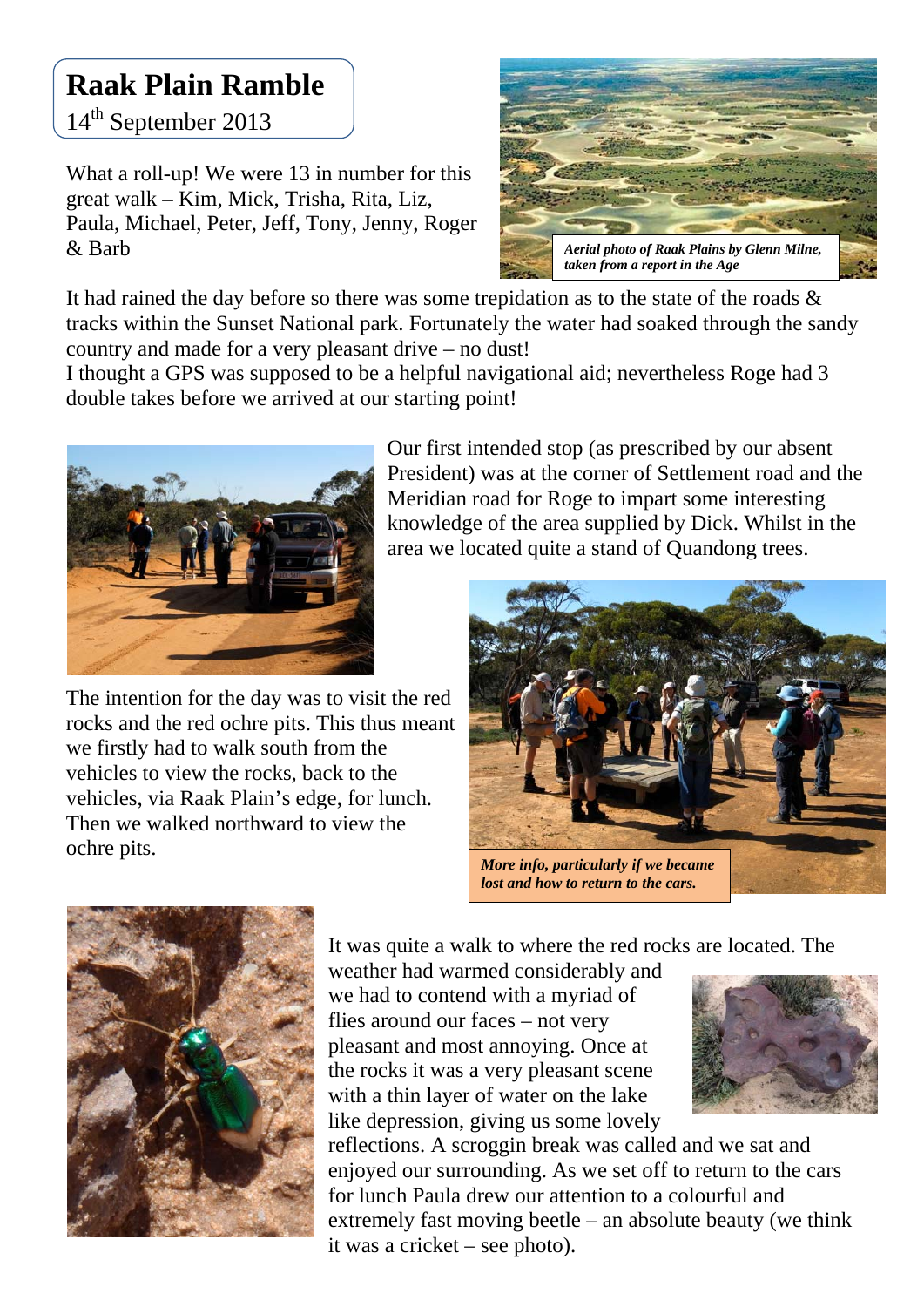Our walk was enhanced with the discovery of a couple of wonderfully shaped chough nests constructed from mud plus a beautiful Major Mitchell at his/her nesting hollow.



After lunching with the flies it was then off to view the ochre pits. It is quite interesting and fascinating to see the red ochre lodged within the surrounding clay which is named lacustrine. (A geomorphic process whereby soil forming material is deposited in lakes.)







14.9 kilometers were walked for the day! Thank you Roge (& Dick for organizing) another great walk, together with some great bushwalking members.



*Report by Barb*